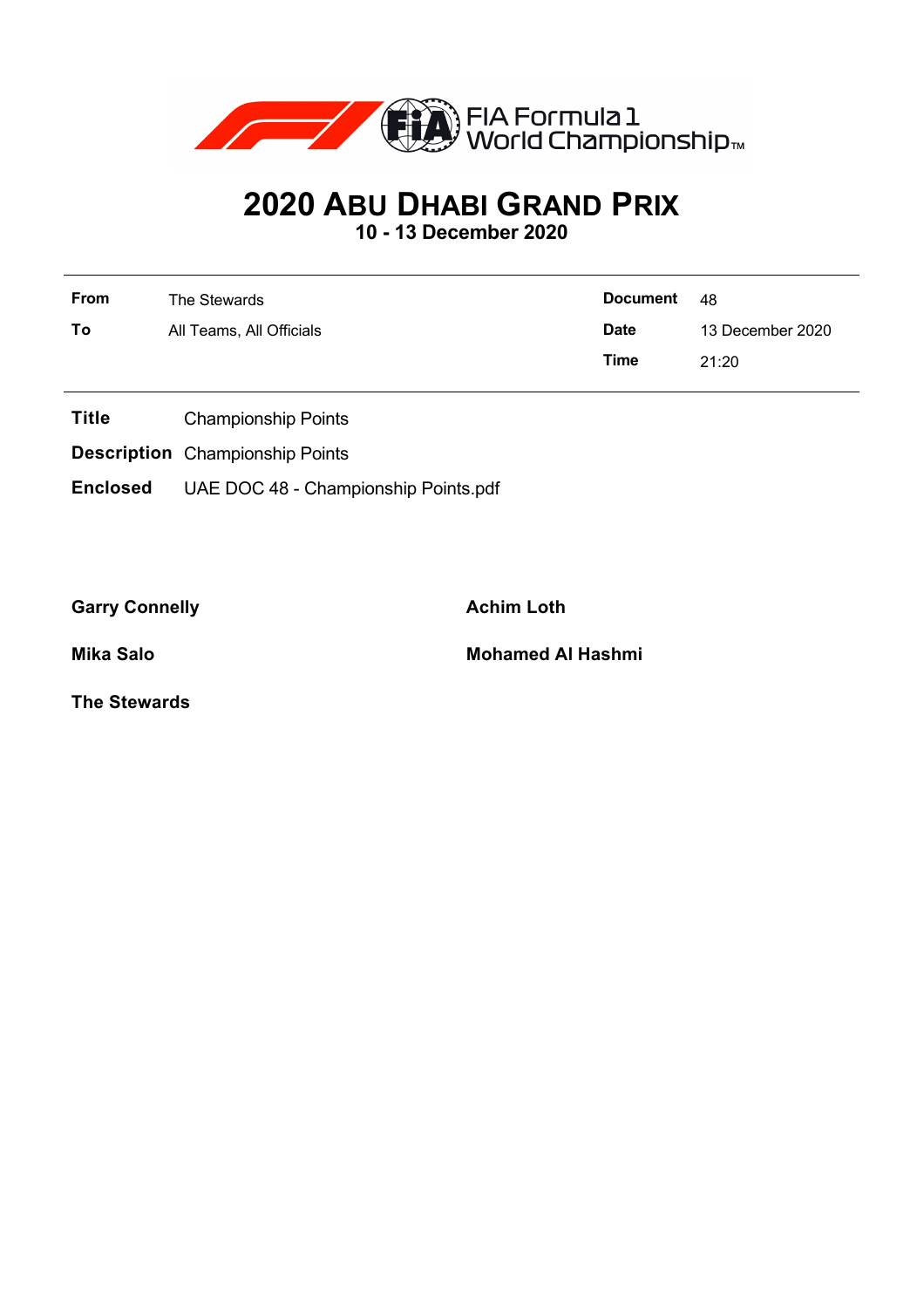



Doc 48 Time 21:20

# **FORMULA 1 ETIHAD AIRWAYS ABU DHABI GRAND PRIX 2020 - Yas Island**

| <b>DRIVER</b>     | <b>TOTAL</b> | <b>AUT</b>           | <b>AUT</b>           | <b>HUN</b>           | N<br>N<br><b>GBR</b>     | N<br>Ak<br><b>GBR</b>            | <b>ESP</b>           | <b>BEL</b>          | <b>ITA</b>         | <b>ITA</b>           | <b>RUS</b>           | <b>GER</b>             | ф<br><b>POR</b>                  | <b>ITA</b>           | $\mathbf{C}^*$<br><b>TUR</b> | <b>BRN</b>           | <b>BRN</b>              | Е<br><b>UAE</b>             |
|-------------------|--------------|----------------------|----------------------|----------------------|--------------------------|----------------------------------|----------------------|---------------------|--------------------|----------------------|----------------------|------------------------|----------------------------------|----------------------|------------------------------|----------------------|-------------------------|-----------------------------|
| 1 L. HAMILTON     | 347          | 12                   | 25                   | 26<br>$F_{1}$        | 25                       | 19<br>F <sub>2</sub>             | 25                   | 25                  | 7<br>$F$ 7         | 26<br>F <sub>1</sub> | 15                   | 25                     | 26<br>$F_{1}$                    | 26<br>F <sub>1</sub> | 25                           | 25                   |                         | 15                          |
| 2 V. BOTTAS       | 223          | $\overline{4}$<br>25 | $\overline{1}$<br>18 | 15                   | $\overline{\phantom{0}}$ | 15                               | $\overline{1}$<br>16 | $\mathbf{1}$<br>18  | 10                 | 18                   | 3<br>26              | $\overline{1}$         | 18                               | 18                   | $\overline{1}$               | $\mathbf{1}$<br>4    | 4                       | $\overline{3}$<br>18        |
|                   |              | $\overline{1}$       | $\overline{2}$       | 3                    | 11                       | 3                                | F <sub>3</sub>       | 2                   | 5                  | 2                    | $F - 1$              | <b>NC</b>              | $\overline{2}$                   | $\overline{2}$       | 14                           | 8                    | 8                       | 2<br>25                     |
| 3 M. VERSTAPPEN   | 214          | <b>NC</b>            | 15<br>$\overline{3}$ | 18<br>$\overline{2}$ | 19<br>F <sub>2</sub>     | 25<br>$\overline{1}$             | 18<br>$\mathsf{2}$   | 15<br>3             | <b>NC</b>          | <b>NC</b>            | 18<br>$\overline{2}$ | 19<br>F <sub>2</sub>   | 15<br>$\overline{3}$             | <b>NC</b>            | 8<br>6                       | 19<br>F <sub>2</sub> | <b>NC</b>               | $\overline{\phantom{0}}$    |
| 4 S. PEREZ        | 125          | 8                    | 8                    | 6                    |                          |                                  | 10                   | 1                   | 1                  | 10                   | 12                   | 12                     | 6                                | 8                    | 18                           |                      | 25                      |                             |
| 5 D. RICCIARDO    | 119          | 6                    | 6<br>4               | $\overline{7}$<br>4  | 12                       |                                  | 5                    | 10<br>13            | 10<br>8            | 5<br>12              | $\overline{4}$<br>10 | $\mathfrak{t}_+$<br>15 | $\overline{7}$<br>$\overline{2}$ | 6<br>15              | $\overline{2}$<br>1          | 18<br>6              | $\mathbf{1}$<br>10      | <b>NC</b><br>$\overline{7}$ |
|                   |              | <b>NC</b>            | 8                    | 8                    | $\overline{4}$           | 14                               | 11                   | $F_4$               | 6                  | $\overline{4}$       | 5                    | $\overline{3}$         | $\overline{9}$                   | $\overline{3}$       | 10                           | $\overline{7}$       | 5                       | F <sub>7</sub>              |
| 6 C. SAINZ        | 105          | 10<br>5              | 3<br>F <sub>9</sub>  | 2<br>9               | 13                       | 13                               | 8<br>6               | <b>NC</b>           | 18<br>2            | <b>NC</b>            | <b>NC</b>            | 10<br>5                | 8<br>$\,$ 6 $\,$                 | 6<br>$\overline{7}$  | 10<br>5                      | 10<br>5              | 12<br>4                 | 8<br>6                      |
| 7 A. ALBON        | 105          |                      | 12                   | 10                   | 4                        | 10                               | 4                    | 8                   |                    | 15                   | 1                    |                        |                                  |                      | 6                            | 15                   | 8                       | 12                          |
|                   |              | 13<br>18             | 4                    | 5                    | $^{\rm 8}$<br>15         | 5<br>12                          | 8                    | 6                   | 15                 | 3<br>4               | 10<br>8              | <b>NC</b><br>6         | 12<br>12                         | 15<br>10             | $\overline{7}$<br>12         | $\overline{3}$<br>1  | 6                       | 4                           |
| 8 C. LECLERC      | 98           | $\overline{2}$       | <b>NC</b>            | 11                   | 3                        | $\mathfrak{t}_+$                 | NC                   | 14                  | <b>NC</b>          | 8                    | 6                    | $\overline{7}$         | $\mathcal{L}_{\!+}$              | 5                    | 4                            | 10                   | <b>NC</b>               | 13                          |
| 9 L. NORRIS       | 97           | 16<br>$F_3$          | 10<br>5              | 13                   | 10<br>5                  | $\overline{2}$<br>$\overline{9}$ | 1<br>10              | 6<br>$\overline{7}$ | 12<br>4            | 8<br>6               | 15                   | <b>NC</b>              | 13                               | 4<br>8               | 5<br>$F_8$                   | 12<br>4              | 1<br>10                 | 10<br>5                     |
| 10 P. GASLY       | 75           | 6                    |                      |                      | 6                        |                                  | 2                    | 4                   | 25                 |                      | 2                    | 8                      | 10                               |                      |                              | 8                    |                         | 4                           |
|                   |              | $\overline{7}$       | 15<br>6              | <b>NC</b><br>12      | $\overline{7}$<br>2      | 11<br>8                          | 9<br>12              | 8<br>2              | $\mathbf{1}$<br>15 | <b>NC</b>            | 9                    | 6                      | 5                                | NC                   | 13<br>$\overline{2}$         | 6                    | 11<br>15                | 8<br>1                      |
| 11 L. STROLL      | 75           | <b>NC</b>            | $7\overline{ }$      | $\overline{4}$       | $\mathsf{9}$             | 6                                | $\sqrt{4}$           | 9                   | 3                  | <b>NC</b>            | <b>NC</b>            |                        | <b>NC</b>                        | 13                   | $\overline{9}$               | <b>NC</b>            | $\overline{\mathbf{3}}$ | 10                          |
| 12 <b>E. OCON</b> | 62           | 4<br>8               | NC                   | 14                   | 8<br>6                   | 4<br>8                           | 13                   | 10<br>5             | 4<br>8             | <b>NC</b>            | 6<br>$\overline{7}$  | <b>NC</b>              | 4<br>8                           | <b>NC</b>            | 11                           | 2<br>9               | 18<br>$\overline{2}$    | 2<br>9                      |
| 13 S. VETTEL      | 33           |                      |                      | 8                    | 1                        |                                  | 6                    |                     |                    | $\mathbf{1}$         |                      |                        | 1                                |                      | 15                           |                      |                         |                             |
|                   |              | 10                   | <b>NC</b><br>1       | $\epsilon$           | 10                       | 12<br>1                          | $\overline{7}$       | 13                  | <b>NC</b><br>2     | 10<br>6              | 13<br>4              | 11                     | 10                               | 12<br>12             | 3                            | 13                   | 12<br>6                 | 14                          |
| 14 D. KVYAT       | 32           | 12                   | 10                   | 12                   | <b>NC</b>                | 10                               | 12                   | 11                  | 9                  | $\overline{7}$       | 8                    | 15                     | 19                               | $\overline{4}$       | 12                           | 11                   | $\overline{7}$          | 11                          |
| 15 N. HULKENBERG  | 10           |                      |                      |                      | <b>NC</b>                | 6<br>$\overline{7}$              |                      |                     |                    |                      |                      | 4<br>8                 |                                  |                      |                              |                      |                         |                             |
| 16 K. RAIKKONEN   | 4            |                      |                      |                      |                          |                                  |                      |                     |                    | 2                    |                      |                        |                                  | $\overline{2}$       |                              |                      |                         |                             |
| 17 A. GIOVINAZZI  |              | <b>NC</b><br>2       | 11                   | 15                   | 17                       | 15                               | 14                   | 12                  | 13                 | 9                    | 14                   | 12<br>$\mathbf{1}$     | 11                               | 9<br>1               | 15                           | 15                   | 14                      | 12                          |
|                   | 4            | $\mathsf g$          | 14                   | 17                   | 14                       | 17                               | 16                   | <b>NC</b>           | 16                 | <b>NC</b>            | 11                   | 10                     | 15                               | 10                   | <b>NC</b>                    | 16                   | 13                      | 16                          |
| 18 G. RUSSELL     | з            | <b>NC</b>            | 16                   | 18                   | 12                       | 18                               | 17                   | ΝC                  | 14                 | 11                   | 18                   | <b>NC</b>              | 14                               | <b>NC</b>            | 16                           | 12                   | 3<br>F <sub>9</sub>     | 15                          |
| 19 R. GROSJEAN    | 2            | NC.                  | 13                   | 16                   | 16                       | 16                               | 19                   | 15                  | 12                 | 12                   | 17                   | $\overline{2}$<br>9    | 17                               | 14                   | NC                           | NC.                  |                         |                             |
| 20 K. MAGNUSSEN   | 1            | ΝC                   | 12                   | 1<br>10              | NC                       | NC                               | 15                   | 17                  | NC                 | <b>NC</b>            | 12                   | 13                     | 16                               | <b>NC</b>            | 17                           | 17                   | 15                      | 18                          |
| 21 N. LATIFI      | $\mathbf 0$  |                      |                      |                      |                          |                                  |                      |                     |                    |                      |                      |                        |                                  |                      |                              |                      |                         |                             |
| 22 J. AITKEN      | 0            | 11                   | 17                   | 19                   | 15                       | 19                               | 18                   | 16                  | 11                 | <b>NC</b>            | 16                   | 14                     | 18                               | 11                   | <b>NC</b>                    | 14                   | <b>NC</b>               | 17                          |
| 23 P. FITTIPALDI  |              |                      |                      |                      |                          |                                  |                      |                     |                    |                      |                      |                        |                                  |                      |                              |                      | 16                      |                             |
|                   | $\mathbf 0$  |                      |                      |                      |                          |                                  |                      |                     |                    |                      |                      |                        |                                  |                      |                              |                      | 17                      | 19                          |

### **Drivers' Championship**

### Garry Connelly **Achim Loth** Mika Salo Mohamed Al Hashmi

The Stewards

**© 2020 Formula One World Championship Limited**

The F1 FORMULA 1 logo, F1 logo, FORMULA 1, FORMULA ONE, F1, FIA FORMULA ONE WORLD CHAMPIONSHIP, GRAND PRIX and related marks are trade marks of Formula One Licensing BV,<br>No part of these results/data may be reproduced, sto